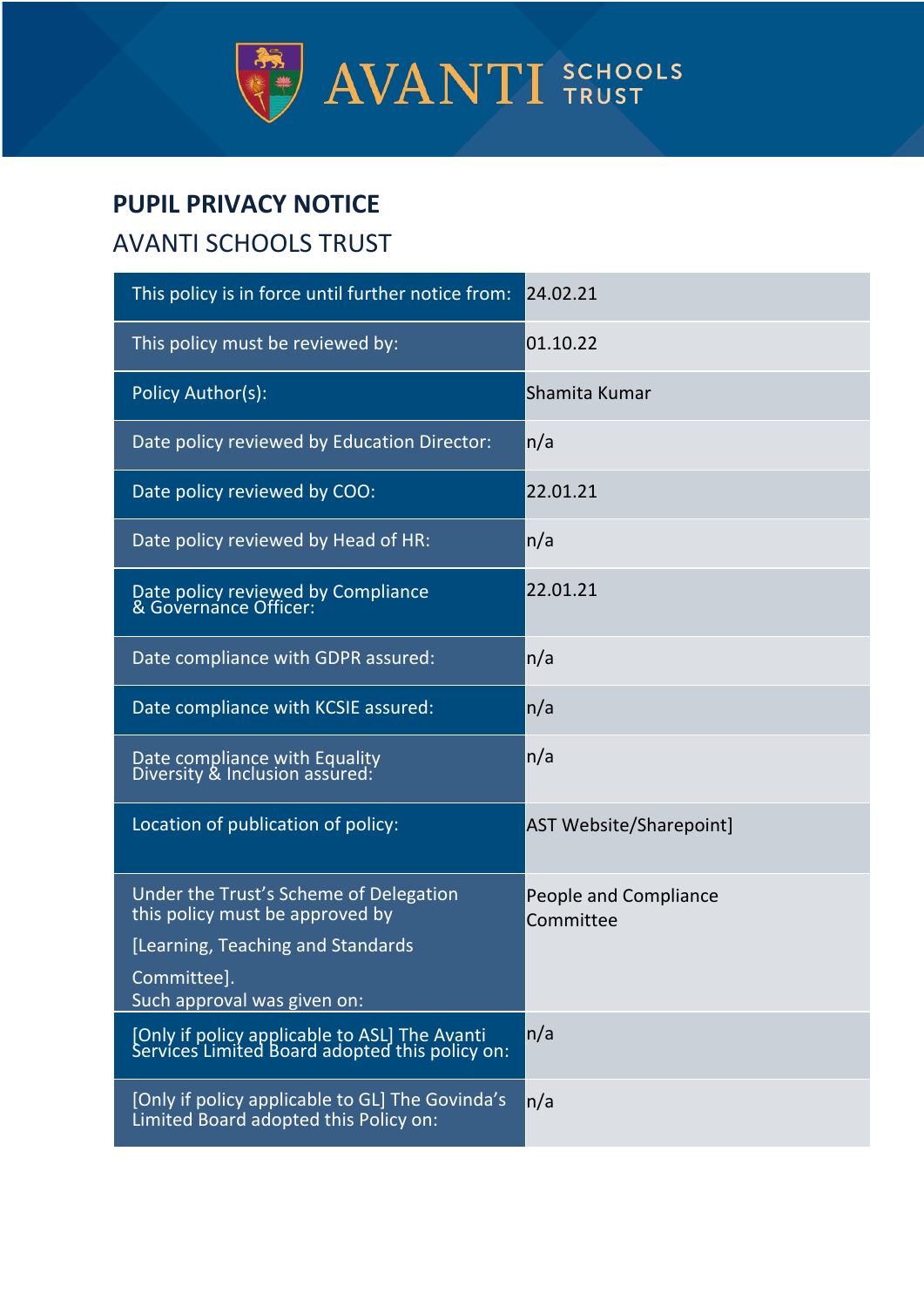#### **PRIVACY NOTICE RELATING TO PUPIL INFORMATION**

#### **What is the purpose of this Notice?**

This is our school's Privacy Notice which is intended to provide you with information about how and why we process pupil information. It is also intended to provide you with other information which is required under the General Data Protection Regulation (GDPR) and the Data Protection Act 2018 (DPA). The GDPR and DPA contain the key laws relating to data protection.

It is important to the Trust and the school, and a legal requirement, that we are transparent about how we process pupil information. As a school that processes pupil information, we are known as a "data controller". This means that we collect and use personal information for specified purposes which this Privacy Notice has been designed to tell you about.

#### **The Data Protection Officer**

The school has an appointed Data Protection Officer (DPO), HY Education, who can be contacted in writing at HY Education, 3 Reed House, Hunters Lane, Rochdale, OL16 1YL or by telephone on 0161 543 8884 or by email (DPO@wearehy.com). The DPO is responsible for dealing with data protection issues within the school and you can contact the DPO should you wish to discuss any issues or concerns that you have about data protection.

#### **What categories of pupil information do we collect?**

The types of pupil information that we collect include:

- Pupil names, unique pupil numbers, contact details including emergency contacts
- Characteristics such as ethnicity, language, nationality, country of birth
- Free school meal and pupil premium eligibility
- Medical information and dietary requirements
- Admissions information
- Attendance information
- Information relating to pupil exclusion and behaviour
- Attainment records and assessment results
- Reported accidents
- Safeguarding information
- Special educational needs information
- Photographs
- CCTV
- Biometric data (finger prints)
- Software systems
- Careers information

We may also receive some information from our Local Authority, other schools and the DfE.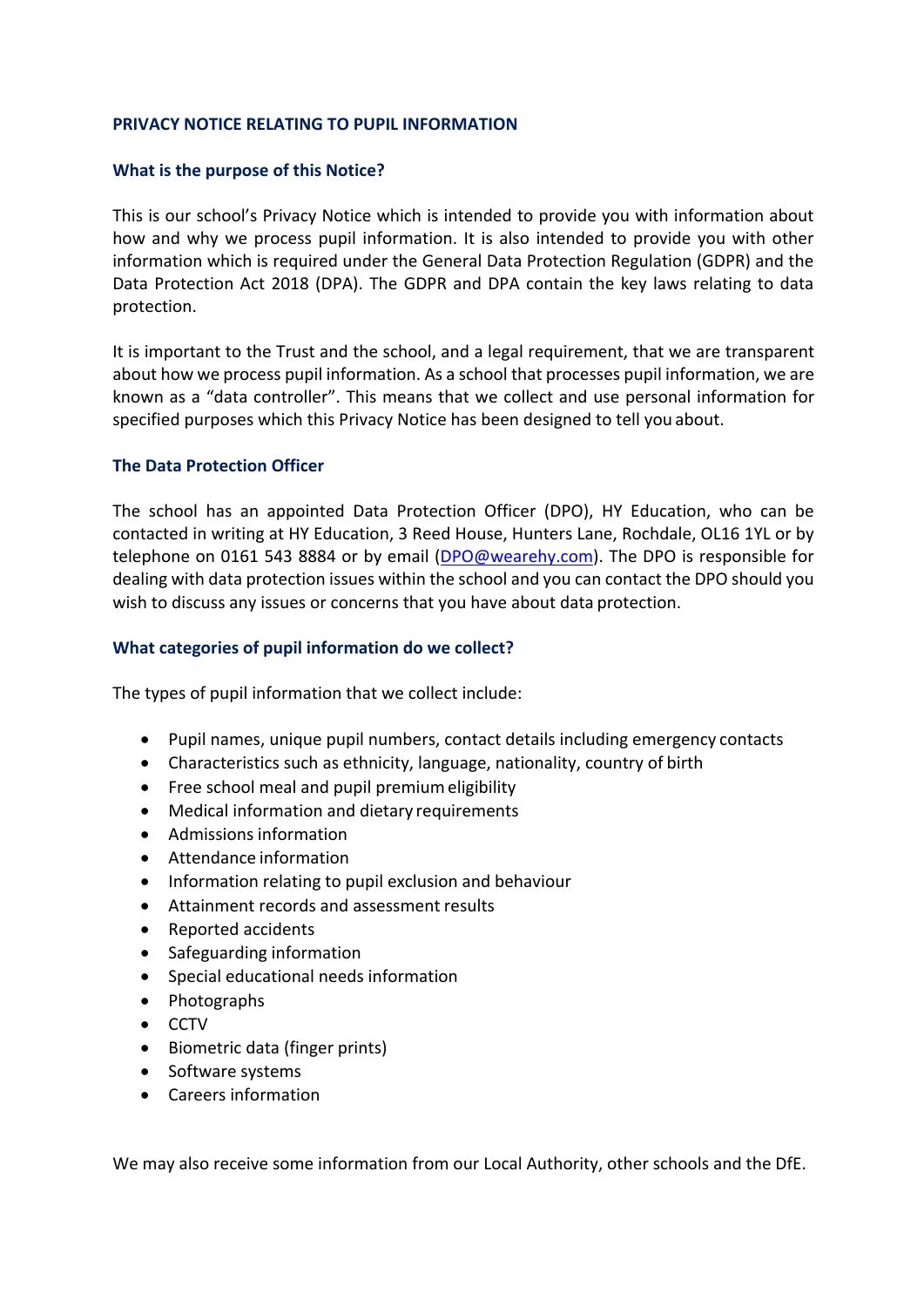# **What is the purpose of us collecting and using pupil information?**

The purposes for which the school collects personal information are as follows:-

- To provide appropriate pastoral care
- Census reporting
- To provide free school meals
- To support children with medical conditions, allergies and SEN
- To manage admissions
- To monitor attendance
- To manage exclusions and behaviour
- For assessment and examination purposes
- For health and safety purposes
- To address safeguarding concerns
- To promote the school and celebrate educational achievement
- To ensure that the school is safe and secure
- To allow cashless payments to be made
- To provide careers advice and support

# **Why is it lawful to collect this pupil information?**

As a Multi Academies School Trust, we are subject to a wide range of laws which we must comply with to further pupil education and to safeguard their well-being. To comply with these laws, we only process personal information as far as is necessary to meet those obligations. We also process some of the information described in this privacy notice to carry out public tasks vested in us to effectively manage the school.

In limited circumstances, we will obtain your consent; for example, if we want to place photographs of pupils on our website, in the newspaper or on social media. Even if you consent to us collecting and using personal information, you have a right to withdraw your consent at any time.

Some types of pupil information are regarded as more sensitive under the GDPR and referred to as being a 'special category' of personal information. This could include information which we collect for safeguarding or SEN purposes. Where we process this type of personal information, it will often be processed for reasons of substantial public interest such as safeguarding or to comply with statutory requirements.

# **Withdrawal of consent**

Where we are processing your personal data with your consent, you have the right to withdraw your consent at any time. If you change your mind, or you are unhappy with our use of your personal data, please let us know by contacting the school business manager**.**

#### **Who will we share pupil information with?**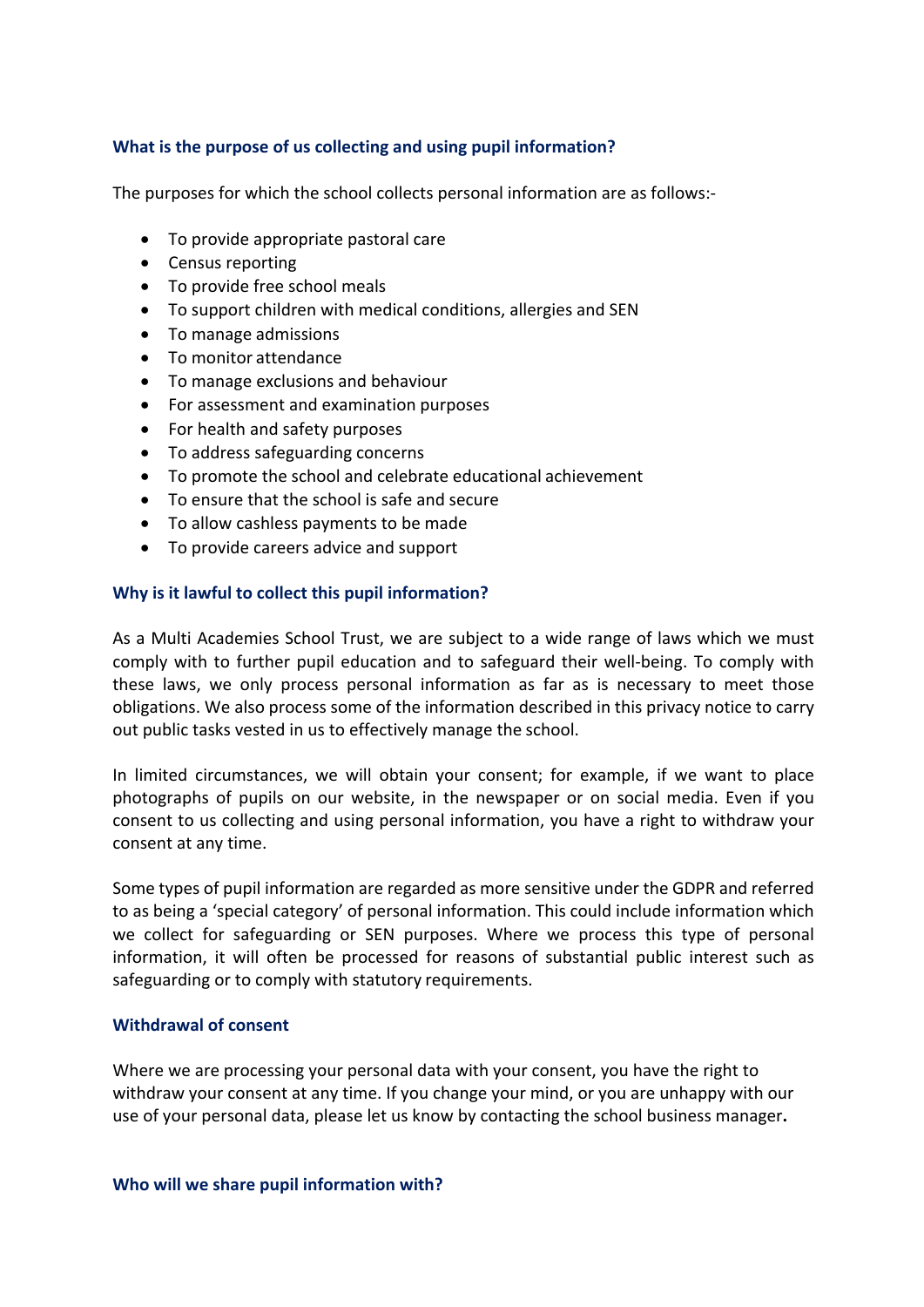Those who we may share pupil information with include the following:-

- Our local authority
- The Department for Education (DfE)
- Other education providers
- School nurse service
- Multi-agency partners
- Professional advisors
- Careers service providers
- Service providers who provide learning platforms, IT and communication tools

# **Youth support services**

# **Pupils aged 13+**

Once our pupils reach the age of 13, we also pass pupil information to our local authority and / or provider of youth support services as they have responsibilities in relation to the education or training of 13–19-year-olds under section 507B of the Education Act 1996. This enables them to provide services as follows:

- youth support services
- careers advisers

A parent or guardian can object to any information in addition to their child's name, address and date of birth being passed to their local authority or provider of youth support services by informing us. This right is transferred to the child / pupil once they reach the age of 16.

Data is securely transferred to the youth support service and is stored in accordance with our retention policy.

# **Pupils aged 16+**

We will also share certain information about pupils aged 16+ with our local authority and / or provider of youth support services as they have responsibilities in relation to the education or training of 13–19-year-olds under section 507B of the Education Act 1996. This enables them to provide services as follows:

- post-16 education and training providers
- youth support services
- careers advisers

A child / pupil once they reach the age of 16 can object to only their name, address and date of birth is passed to their local authority or provider of youth support services by informing us.

Data is securely transferred to the youth support service and is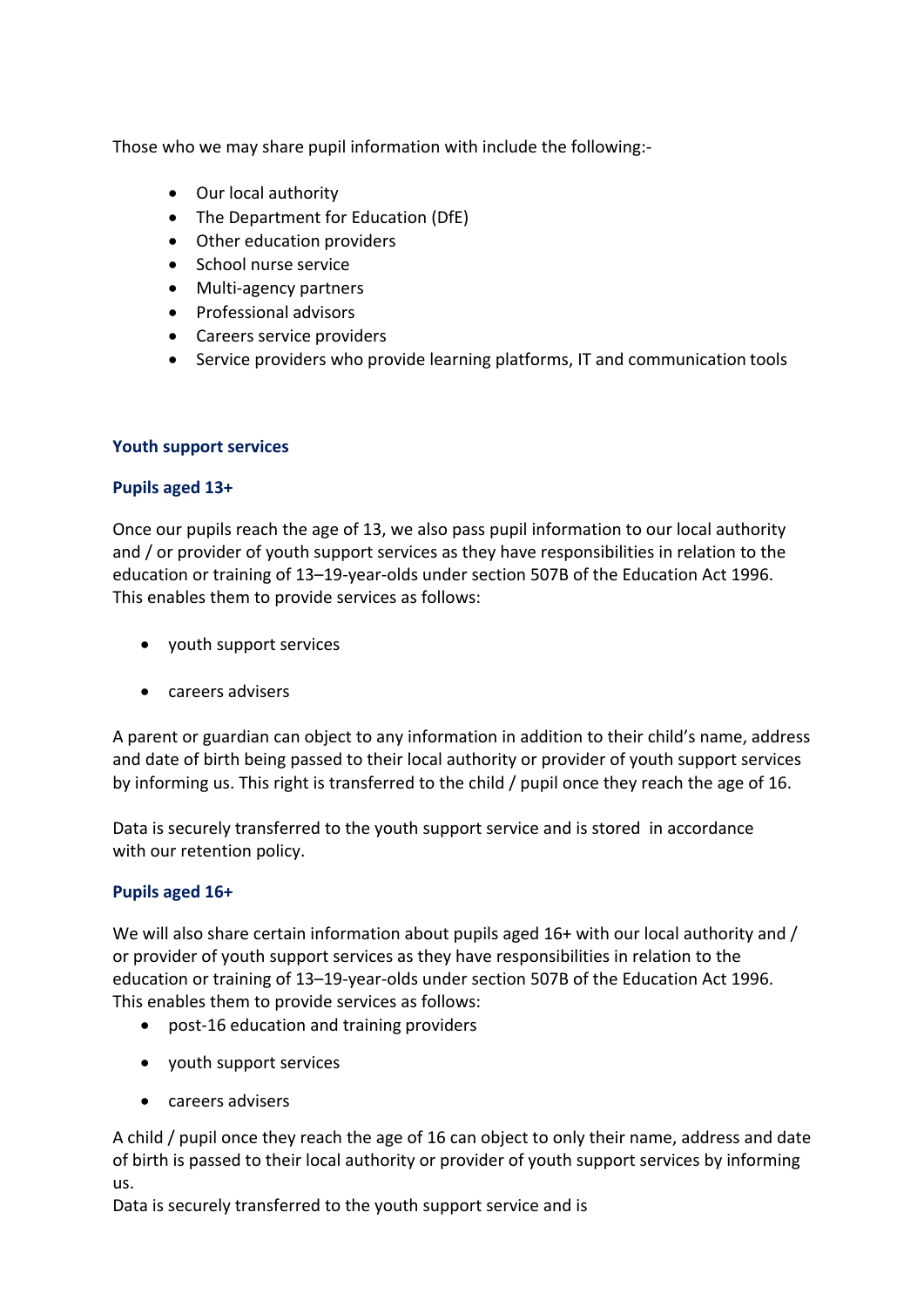stored in accordance with our retention policy.

For more information about services for young people, please visit your local authority's website.

# **The Department for Education**

The Department for Education (DfE) collects personal data from educational settings and local authorities via pupils with the Department for Education (DfE) either directly or via our local authority for the purpose of those data collections, under:

#### Examples for school census:

Section 5 of The Education (Information About Individual Pupils) (England) Regulations 2013.

All data is transferred securely and held by DfE under a combination of software and hardware controls, which meet the current government security policy framework.

For more information, please see 'How Government uses your data' section.

# **Local Authorities**

We may be required to share information about our pupils with the local authority to ensure that they can conduct their statutory duties under the Schools Admission Code, including conducting Fair Access Panels.

# **How long will we hold pupil information for?**

We will hold pupil information for a period of time specified by law and as detailed within our retention policy. For more information, please contact the DPO.

# **Requesting access to your personal data**

Under data protection legislation, parents and pupils have the right to request access to information about them that we hold. To make a request for your personal information, or be given access to your child's educational record, please contact the school business manager.

You also have the right to:

- Object to processing of personal data that is likely to cause, or is causing, damage or distress;
- Prevent processing for the purpose of direct marketing
- Object to decisions being taken by automated means
- In certain circumstances, have inaccurate personal data rectified, blocked, erased or destroyed and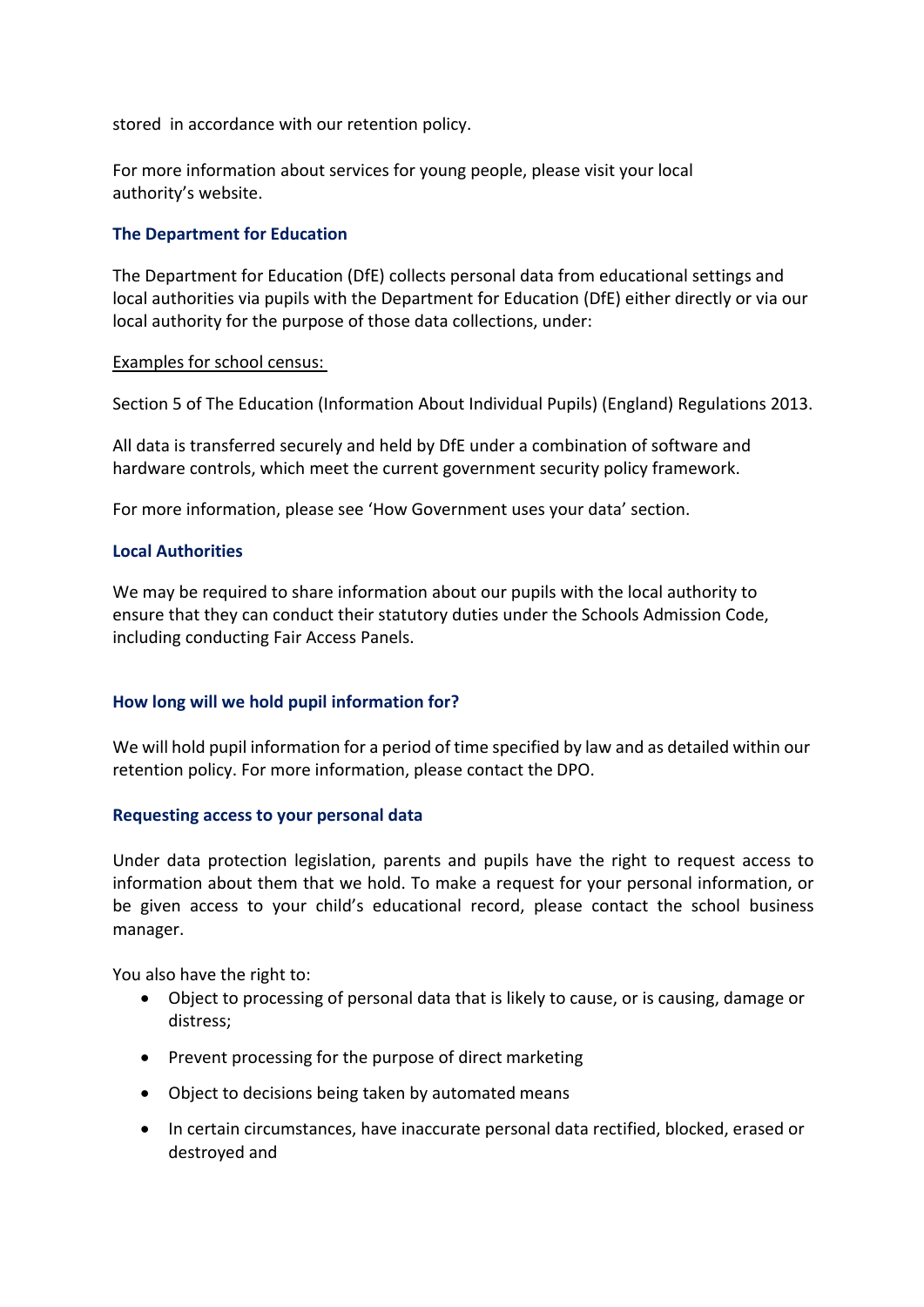• Claim compensation for damages caused by a breach of the Data Protection Regulations

# **Making a complaint**

If you have a concern about the way we are collecting or using your personal data, you should raise your concern with the Data Protection Officer in the first instance or directly to the Information Commissioner's Office at https://ico.org.uk/concerns

# **Last updated**

We may need to update this privacy notice periodically so we recommend that you revisit this information from time to time. This version was last updated in **September 2020**

# **How Government uses your data**

The pupil data that we lawfully share with the DfE through data collections:

- underpins school funding, which is calculated based upon the numbers of children and their characteristics in each school.
- informs 'short term' education policy monitoring and school accountability and intervention (for example, school GCSE results or Pupil Progressmeasures).
- supports 'longer term' research and monitoring of educational policy (for example how certain subject choices go on to affect education or earnings beyond school)

# **Data collection requirements**

To find out more about the data collection requirements placed on us by the Department for Education (for example; via the school census) go to https://www.gov.uk/education/data-collection-and-censuses-for-schools

# **The National Pupil Database (NPD)**

Much of the data about pupils in England goes on to be held in the National Pupil Database (NPD).

The NPD is owned and managed by the Department for Education and contains information about pupils in schools in England. It provides invaluable evidence on educational performance to inform independent research, as well as studies commissioned by the department.

It is held in electronic format for statistical purposes. This information is securely collected from a range of sources including schools, local authorities and awarding bodies. To find out more about the NPD, go to